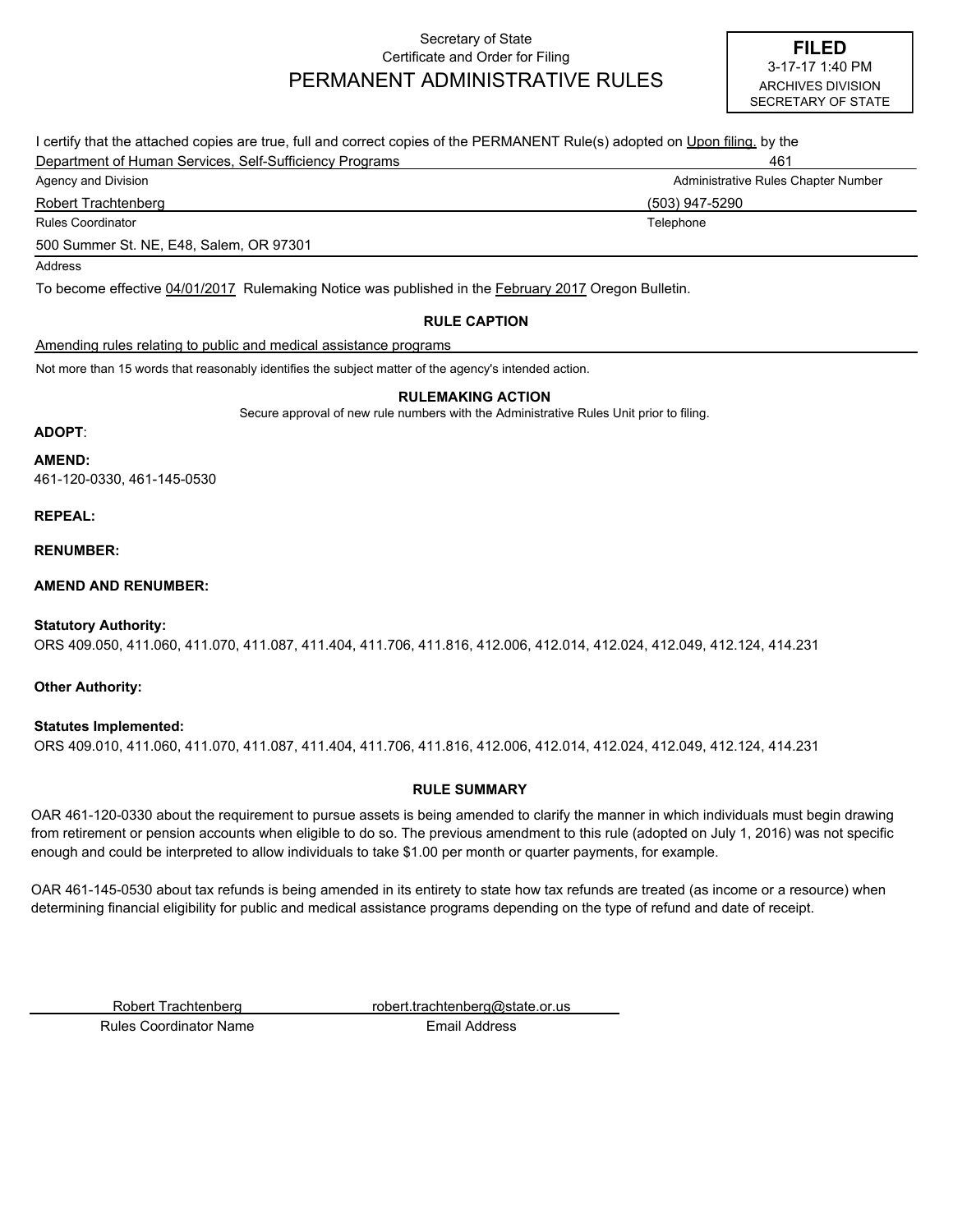- (1) In all programs, except the ERDC and SNAP programs, an individual must make a good faith effort to obtain any asset (other than support and medical coverage, which are covered in OAR 461-120-0340 and 461-120-0345, respectively) to which the individual has a legal right or claim, except as follows:
	- (a) A *parent* (see OAR 461-001-0000) or *caretaker relative* (see OAR 461-001-0000) who is exempt from participation in the JOBS program is not required to apply for unemployment insurance benefits.
	- (b) Except as specified by law, an individual applying for or receiving any program benefits from the Department is not required to apply for other programs it administers or for supplemental security income (SSI).
	- (c) An individual applying for the EA program is required to pursue, obtain, and use an asset only if the asset can be made available in time to meet the emergent need.
	- (d) An individual is not required to borrow money.
	- (e) An individual is not required to make a good faith effort to obtain any asset if the individual can show good cause for not doing so. Good cause means a circumstance beyond the ability of the individual to control.
- (2) In all programs except the ERDC, OSIP, OSIPM, QMB, and SNAP, and medical assistance programs:
	- (a) The effect of failing to comply with this rule is that everyone in the filing group is ineligible. In addition, when a REF, SFPSS, or TANF program payment ends due to the penalty described in this subsection, eligibility for and the level of SNAP benefits are determined as if the individual were receiving benefits without the effects of this rule.
	- (b) The penalty provided by subsection  $(2)(a)$  of this rule is effective until all members of the filing group comply with the requirements of section (1) of this rule.
- (3) In the medical assistance OSIP, OSIPM, and QMB programs:
	- (a) The requirement to pursue assets includes individuals in the *benefit group* (see OAR 461-110-0750) applying for monthly or periodic payments from a retirement or pension plan (see OAR 461-145-0380) if the individual is eligible to apply under the terms of the plan.
		- (A) When an individual can choose a lump sum or an annuity as a payment method for the retirement or pension plan monthly or periodic payments, the individual must choose the annuity monthly or periodic payments; and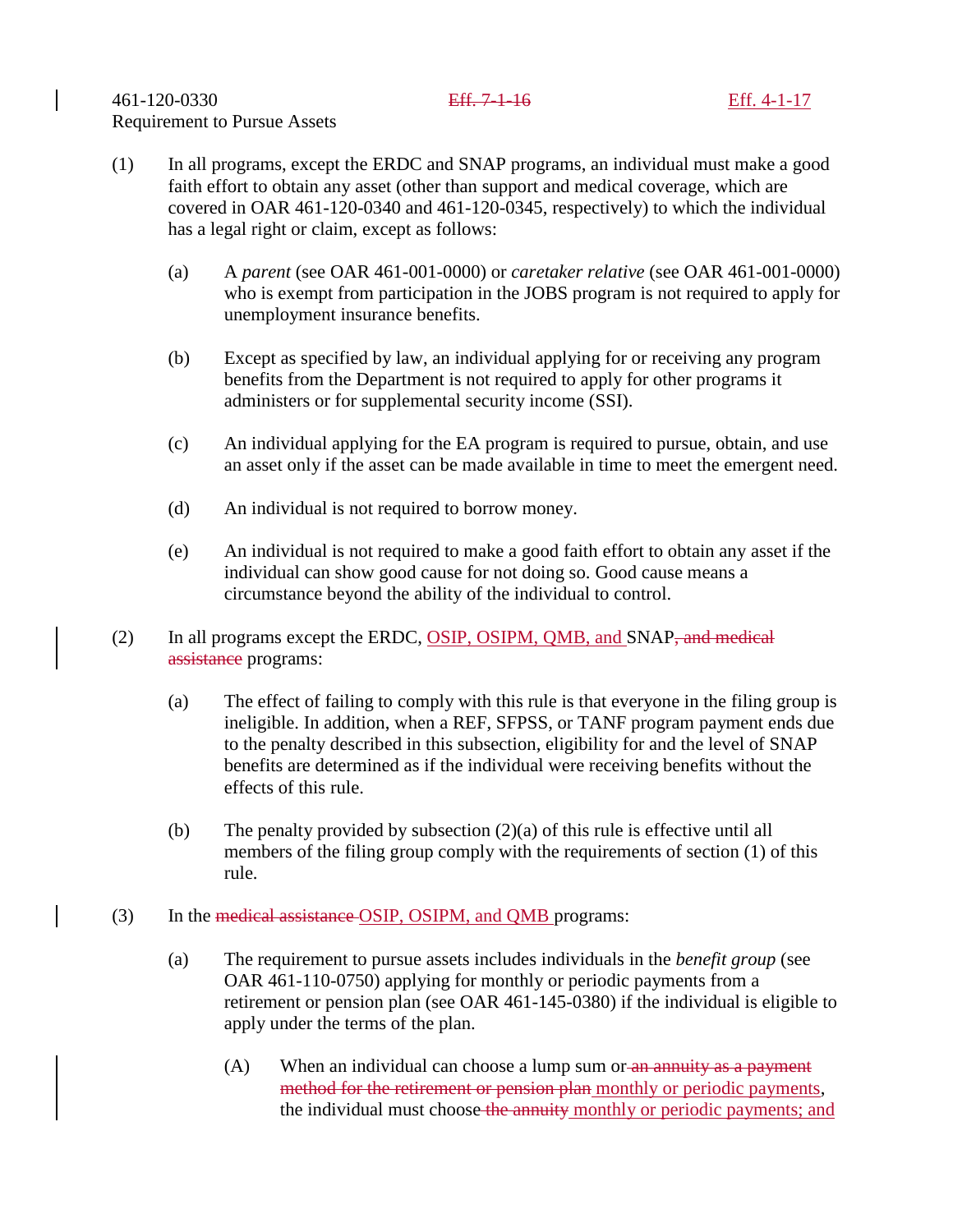if the individual can choose between monthly or periodic payments, the individual must choose monthly payments.

- (B) The individual must select the option that:
	- (i) Provides payments commencing on the earliest possible date; and
	- (ii) Completes payments within the actuarial life expectancy, as published in the Periodic Life Table of the Chief Actuary of the Social Security Administration of the individual.
- (BC) Where an application has been made for a lump sum withdrawal of the monies on which a potential annuity is based and the benefit source permits the individual to change the individual's decision and apply for the annuity, the individual must pursue the change to be eligible for medical benefits. If the benefit source does not permit such a change, accept the individual's word that the decision is irreversible, absent evidence to the contrary.
- (CD) An individual is not required to file when only a lump sum payment is available.
- (b) An individual is ineligible for benefits if the individual fails to comply with the requirements of this rule.
- (c) The penalty provided by section (3)(b) of this rule is effective until the individual complies with the requirements of section (1) of this rule and subsection (a) of this section.

Stat. Auth.: ORS 411.060, 411.070, 411.087, 411.404, 411.706, 411.816, 412.006, 412.014, 412.024, 412.049, 412.124, 414.231 Stats. Implemented: ORS 411.060, 411.070, 411.087, 411.404, 411.706, 411.816, 412.006, 412.014, 412.024, 412.049, 412.124, 414.231